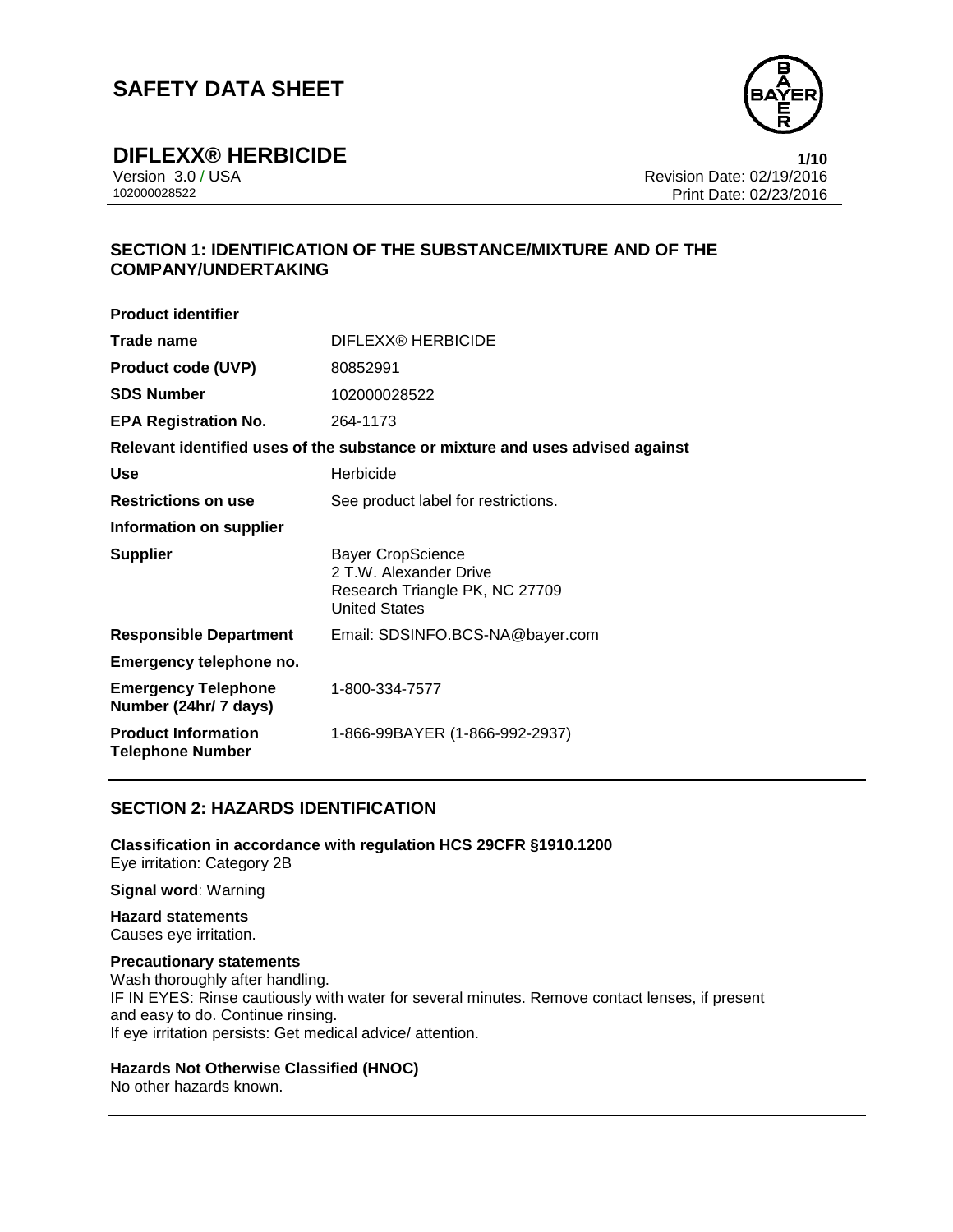

**DIFLEXX® HERBICIDE**<br>Version 3.0 / USA **2/10**<br>Revision Date: 02/19/2016 Version 3.0 / USA Revision Date: 02/19/2016 Print Date: 02/23/2016

## **SECTION 3: COMPOSITION/INFORMATION ON INGREDIENTS**

| <b>Hazardous Component Name</b>                                                         | CAS-No.     | <b>Concentration % by weight</b> |
|-----------------------------------------------------------------------------------------|-------------|----------------------------------|
| <b>Dicamba</b>                                                                          | 1918-00-9   | 38.4                             |
| Cyprosulfamide                                                                          | 221667-31-8 | 2.08                             |
| Tristyrylphenol polyethylenglycol phosphoric acid ester                                 | 114535-82-9 | $4 - 8$                          |
| Alkyl polysaccharide                                                                    | 68515-73-1  | $1 - 4$                          |
| p-Toluenesulphonic acid (containing a maximum of 1%<br>H <sub>2</sub> SO <sub>4</sub> ) | 104-15-4    | $4.4 - 4.7$                      |
| Diglycolamine                                                                           | $929-06-6$  | $18 - 20$                        |

## **SECTION 4: FIRST AID MEASURES**

## **Description of first aid measures**

| <b>General advice</b>                                                      | When possible, have the product container or label with you when<br>calling a poison control center or doctor or going for treatment.                                                                                                                                                                     |  |
|----------------------------------------------------------------------------|-----------------------------------------------------------------------------------------------------------------------------------------------------------------------------------------------------------------------------------------------------------------------------------------------------------|--|
| Inhalation                                                                 | Move to fresh air. If person is not breathing, call 911 or an ambulance,<br>then give artificial respiration, preferably mouth-to-mouth if possible.<br>Call a physician or poison control center immediately.                                                                                            |  |
| <b>Skin contact</b>                                                        | Take off contaminated clothing and shoes immediately. Wash off<br>immediately with plenty of water for at least 15 minutes. Call a<br>physician or poison control center immediately.                                                                                                                     |  |
| Eye contact                                                                | Hold eye open and rinse slowly and gently with water for 15-20<br>minutes. Remove contact lenses, if present, after the first 5 minutes,<br>then continue rinsing eye. Call a physician or poison control center<br>immediately.                                                                          |  |
| Ingestion                                                                  | Call a physician or poison control center immediately. Rinse out mouth<br>and give water in small sips to drink. DO NOT induce vomiting unless<br>directed to do so by a physician or poison control center. Never give<br>anything by mouth to an unconscious person. Do not leave victim<br>unattended. |  |
| Most important symptoms and effects, both acute and delayed                |                                                                                                                                                                                                                                                                                                           |  |
| <b>Symptoms</b>                                                            | To date no symptoms are known.                                                                                                                                                                                                                                                                            |  |
| Indication of any immediate medical attention and special treatment needed |                                                                                                                                                                                                                                                                                                           |  |
| <b>Treatment</b>                                                           | Appropriate supportive and symptomatic treatment as indicated by the<br>patient's condition is recommended. There is no specific antidote.                                                                                                                                                                |  |

## **SECTION 5: FIREFIGHTING MEASURES**

| <b>Extinguishing media</b> |                                                       |
|----------------------------|-------------------------------------------------------|
| Suitable                   | Water spray, Foam, Carbon dioxide (CO2), Dry chemical |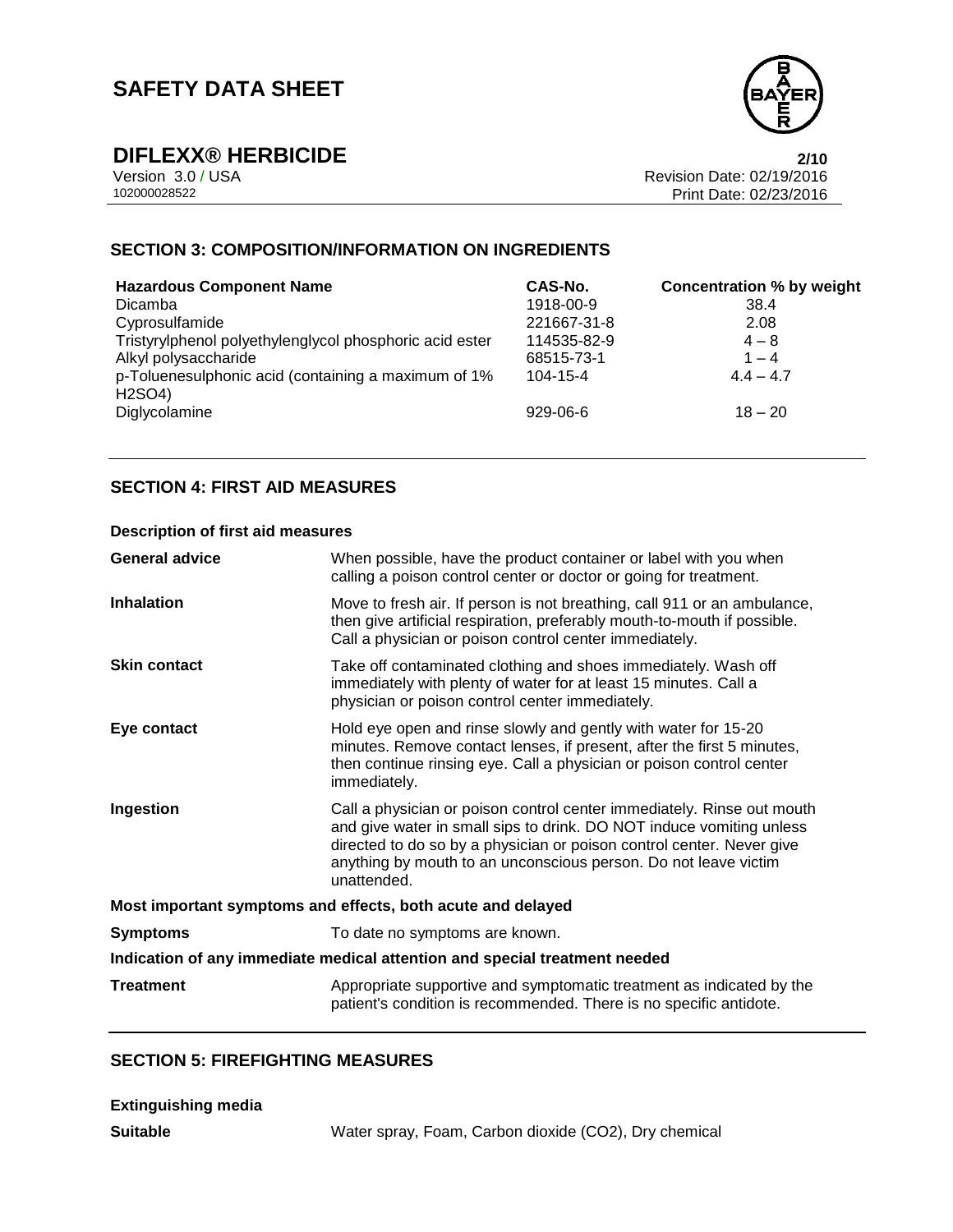**DIFLEXX® HERBICIDE**<br>Version 3.0/USA **100**<br>Revision Date: 02/19/2016



Version 3.0 / USA Revision Date: 02/19/2016 Print Date: 02/23/2016

| <b>Unsuitable</b>                                                  | None known.                                                                                                                                                                                  |
|--------------------------------------------------------------------|----------------------------------------------------------------------------------------------------------------------------------------------------------------------------------------------|
| <b>Special hazards arising</b><br>from the substance or<br>mixture | Dangerous gases are evolved in the event of a fire.                                                                                                                                          |
| <b>Advice for firefighters</b>                                     |                                                                                                                                                                                              |
| <b>Special protective</b><br>equipment for firefighters            | Firefighters should wear NIOSH approved self-contained breathing<br>apparatus and full protective clothing.                                                                                  |
| <b>Further information</b>                                         | Keep out of smoke. Fight fire from upwind position. Cool closed<br>containers exposed to fire with water spray. Do not allow run-off from<br>fire fighting to enter drains or water courses. |
| <b>Flash point</b>                                                 | $>$ 106 °C                                                                                                                                                                                   |
| <b>Auto-ignition temperature</b>                                   | 400 °C / 752 °F                                                                                                                                                                              |
| Lower explosion limit                                              | No data available                                                                                                                                                                            |
| <b>Upper explosion limit</b>                                       | No data available                                                                                                                                                                            |
| <b>Explosivity</b>                                                 | Not explosive<br>92/69/EEC, A.14 / OECD 113                                                                                                                                                  |

## **SECTION 6: ACCIDENTAL RELEASE MEASURES**

| Personal precautions, protective equipment and emergency procedures |                                                                                                                                                                                                                                                                                                   |  |
|---------------------------------------------------------------------|---------------------------------------------------------------------------------------------------------------------------------------------------------------------------------------------------------------------------------------------------------------------------------------------------|--|
| <b>Precautions</b>                                                  | Keep unauthorized people away. Isolate hazard area. Avoid contact<br>with spilled product or contaminated surfaces.                                                                                                                                                                               |  |
| Methods and materials for containment and cleaning up               |                                                                                                                                                                                                                                                                                                   |  |
| <b>Methods for cleaning up</b>                                      | Soak up with inert absorbent material (e.g. sand, silica gel, acid<br>binder, universal binder, sawdust). Collect and transfer the product<br>into a properly labelled and tightly closed container. Clean<br>contaminated floors and objects thoroughly, observing environmental<br>regulations. |  |
| <b>Additional advice</b>                                            | Use personal protective equipment. Do not allow to enter soil,<br>waterways or waste water canal. Do not allow product to contact non-<br>target plants.                                                                                                                                          |  |
| Reference to other sections                                         | Information regarding safe handling, see section 7.<br>Information regarding personal protective equipment, see section 8.<br>Information regarding waste disposal, see section 13.                                                                                                               |  |

## **SECTION 7: HANDLING AND STORAGE**

**Precautions for safe handling**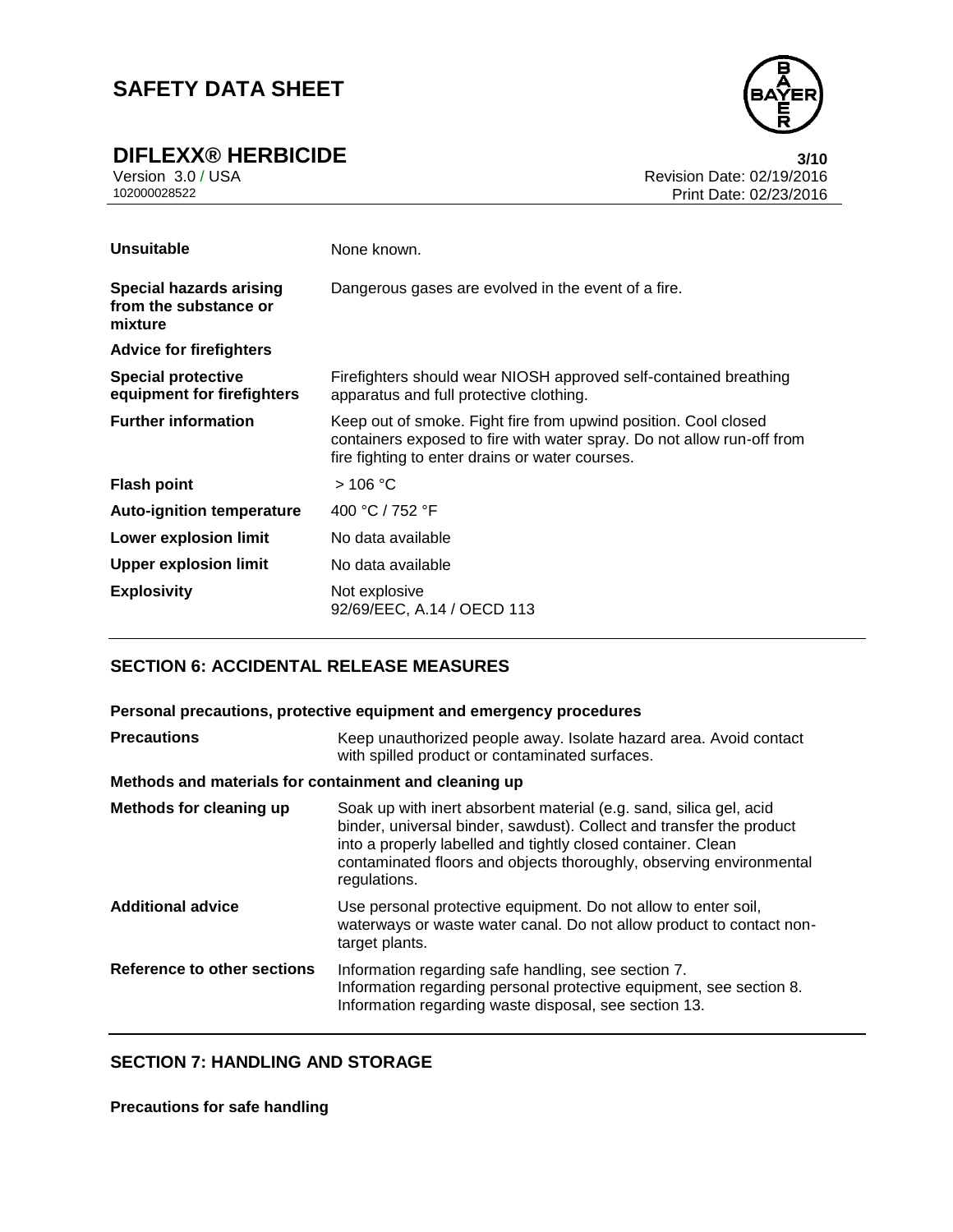

**DIFLEXX® HERBICIDE**<br>Version 3.0/USA **4/10**<br>Revision Date: 02/19/2016 Version 3.0 / USA **Revision Date: 02/19/2016**<br>102000028522 Print Date: 02/23/2016 Print Date: 02/23/2016

| Advice on safe handling                                 | Handle and open container in a manner as to prevent spillage. Use only<br>in area provided with appropriate exhaust ventilation.                                                                                                                                                                                                                                                                                                              |
|---------------------------------------------------------|-----------------------------------------------------------------------------------------------------------------------------------------------------------------------------------------------------------------------------------------------------------------------------------------------------------------------------------------------------------------------------------------------------------------------------------------------|
| <b>Hygiene measures</b>                                 | Wash hands thoroughly with soap and water after handling and before<br>eating, drinking, chewing gum, using tobacco, using the toilet or<br>applying cosmetics.<br>Remove Personal Protective Equipment (PPE) immediately after<br>handling this product. Before removing gloves clean them with soap and<br>water. Remove soiled clothing immediately and clean thoroughly before<br>using again. Wash thoroughly and put on clean clothing. |
|                                                         | Conditions for safe storage, including any incompatibilities                                                                                                                                                                                                                                                                                                                                                                                  |
| <b>Requirements for storage</b><br>areas and containers | Store in a cool, dry place and in such a manner as to prevent cross<br>contamination with other crop protection products, fertilizers, food, and<br>feed. Store in original container and out of the reach of children,<br>preferably in a locked storage area. Protect from freezing.                                                                                                                                                        |

## **SECTION 8: EXPOSURE CONTROLS/PERSONAL PROTECTION**

## **Control parameters**

| <b>Components</b>             | CAS-No.       | <b>Control parameters</b>  | <b>Update</b> | <b>Basis</b>  |
|-------------------------------|---------------|----------------------------|---------------|---------------|
| Dicamba                       | 1918-00-9     | $50$ ug/m $3$<br>(ST ESL)  | 03 2014       | TX ESL        |
| Dicamba                       | 1918-00-9     | 5ug/m3<br>(AN ESL)         | 03 2014       | <b>TX ESL</b> |
| Cyprosulfamide                | 221667-31-8   | 10 mg/m3<br>(TWA)          |               | OES BCS*      |
| 1,2-Propanediol               | 57-55-6       | 50ppb<br>(AN ESL)          | 03 2014       | <b>TX ESL</b> |
| 1,2-Propanediol               | $57 - 55 - 6$ | 100ug/m3<br>(AN ESL)       | 03 2014       | <b>TX ESL</b> |
| 1,2-Propanediol               | 57-55-6       | 1000ug/m3<br>(ST ESL)      | 03 2014       | <b>TX ESL</b> |
| 1,2-Propanediol               | 57-55-6       | 500ppb<br>(ST ESL)         | 03 2014       | <b>TX ESL</b> |
| 1,2-Propanediol<br>(Aerosol.) | $57 - 55 - 6$ | $10 \text{ mg/m}$<br>(TWA) | 2010          | <b>WEEL</b>   |
| Alkyl polysaccharide          | 68515-73-1    | 600ug/m3<br>(ST ESL)       | 07 2011       | <b>TX ESL</b> |
| Alkyl polysaccharide          | 68515-73-1    | 60ug/m3<br>(AN ESL)        | 07 2011       | <b>TX ESL</b> |
| Diglycolamine                 | 929-06-6      | 380ug/m3<br>(ST ESL)       | 07 2011       | <b>TX ESL</b> |
| Diglycolamine                 | 929-06-6      | 38ug/m3<br>(AN ESL)        | 07 2011       | <b>TX ESL</b> |

\*OES BCS: Internal Bayer CropScience "Occupational Exposure Standard"

**Exposure controls**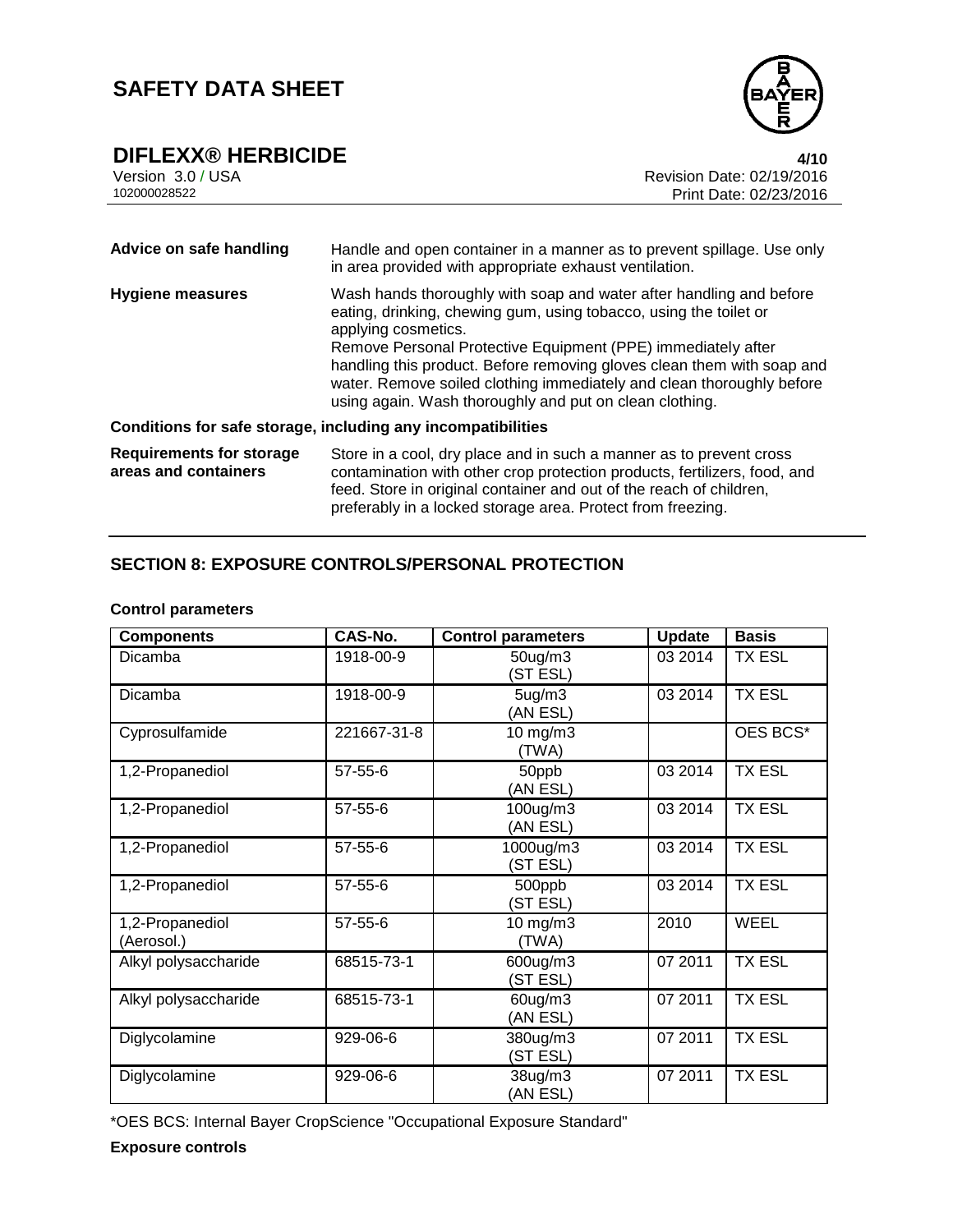

**DIFLEXX® HERBICIDE**<br>Version 3.0 / USA **6/10**<br>Revision Date: 02/19/2016 Version 3.0 / USA Revision Date: 02/19/2016 Print Date: 02/23/2016

## **Personal protective equipment**

In normal use and handling conditions please refer to the label and/or leaflet. In all other cases the following recommendations would apply.

| <b>Respiratory protection</b>      | When respirators are required, select NIOSH approved equipment<br>based on actual or potential airborne concentrations and in<br>accordance with the appropriate regulatory standards and/or industry<br>recommendations. |
|------------------------------------|---------------------------------------------------------------------------------------------------------------------------------------------------------------------------------------------------------------------------|
| <b>Hand protection</b>             | Chemical resistant nitrile rubber gloves                                                                                                                                                                                  |
| Eye protection                     | Tightly fitting safety goggles                                                                                                                                                                                            |
| Skin and body protection           | Wear long-sleeved shirt and long pants and shoes plus socks.                                                                                                                                                              |
| <b>General protective measures</b> | Follow manufacturer's instructions for cleaning/maintaining PPE. If<br>no such instructions for washables, use detergent and warm/tepid<br>water.<br>Keep and wash PPE separately from other laundry.                     |

## **SECTION 9. PHYSICAL AND CHEMICAL PROPERTIES**

| Appearance                                              | light beige                                                                                                                       |
|---------------------------------------------------------|-----------------------------------------------------------------------------------------------------------------------------------|
| <b>Physical State</b>                                   | suspension                                                                                                                        |
| Odor                                                    | slightly acidic                                                                                                                   |
| <b>Odour Threshold</b>                                  | No data available                                                                                                                 |
| рH                                                      | 4.5 - 5.3 at 100 % (23 °C)                                                                                                        |
| <b>Vapor Pressure</b>                                   | No data available                                                                                                                 |
| Vapor Density (Air = 1)                                 | No data available                                                                                                                 |
| <b>Density</b>                                          | 1.25 g/cm <sup>3</sup> at 20 $^{\circ}$ C                                                                                         |
| <b>Evaporation rate</b>                                 | No data available                                                                                                                 |
| <b>Boiling Point</b><br><b>Melting / Freezing Point</b> | 106 °C / 222.8 °F<br>No data available                                                                                            |
| <b>Water solubility</b>                                 | dispersible                                                                                                                       |
| <b>Minimum Ignition Energy</b>                          | Not applicable                                                                                                                    |
| <b>Decomposition</b><br>temperature                     | 60 °C To avoid thermal decomposition, do not overheat.                                                                            |
| Partition coefficient: n-<br>octanol/water              | Not applicable                                                                                                                    |
| <b>Viscosity</b>                                        | 200 - 270 mPa.s at 20 °C Velocity gradient 20 /s<br>155 - 190 mPa.s at 20 °C Velocity gradient 100 /s<br>300 - 500 mPa.s at 25 °C |
| <b>Flash point</b>                                      | $>106$ °C                                                                                                                         |
| <b>Auto-ignition temperature</b>                        | 400 °C / 752 °F                                                                                                                   |

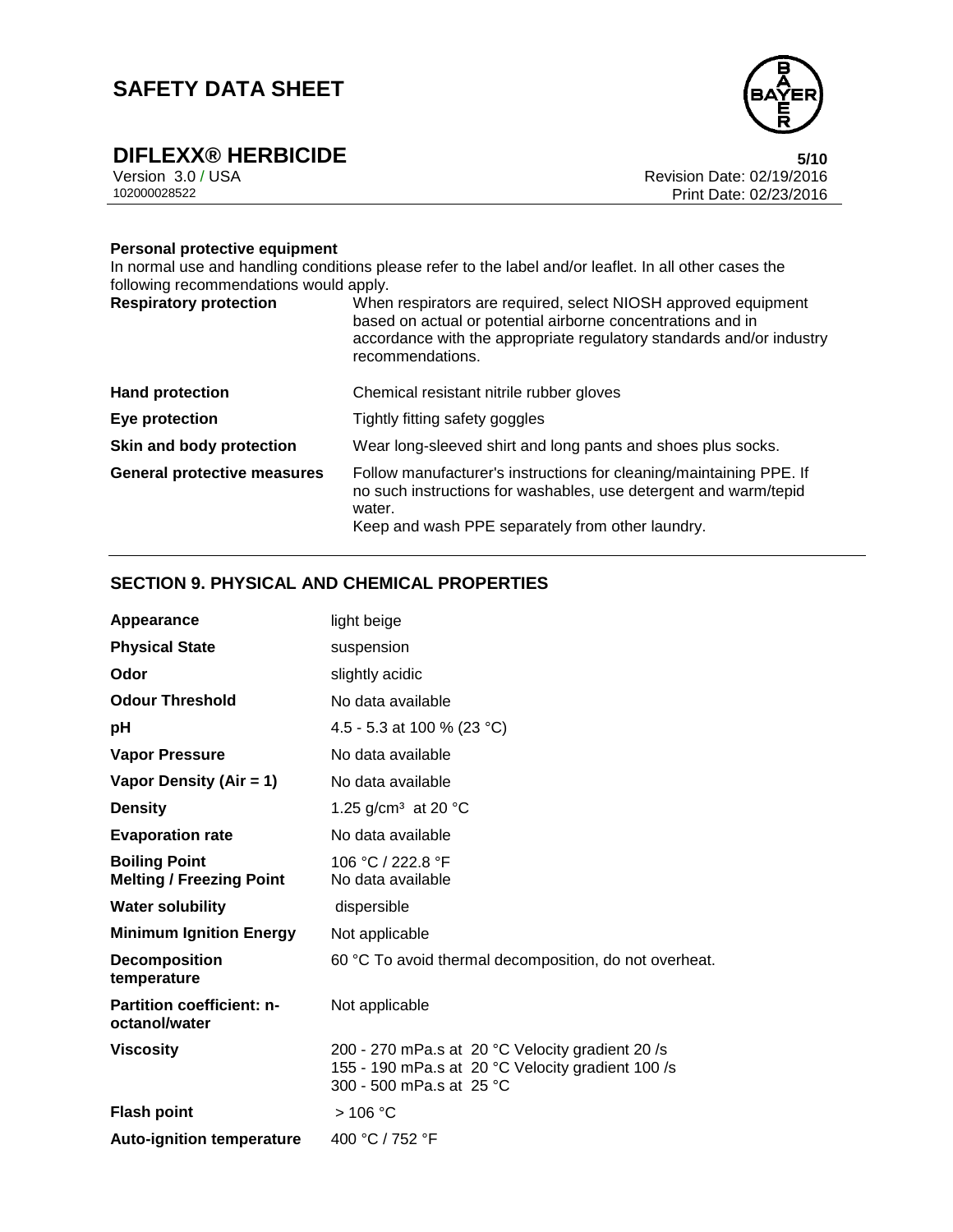

**DIFLEXX® HERBICIDE**<br>Version 3.0/USA **6/10**<br>Revision Date: 02/19/2016 Version 3.0 / USA Revision Date: 02/19/2016 Print Date: 02/23/2016

| Lower explosion limit        | No data available                           |
|------------------------------|---------------------------------------------|
| <b>Upper explosion limit</b> | No data available                           |
| <b>Explosivity</b>           | Not explosive<br>92/69/EEC, A.14 / OECD 113 |

## **SECTION 10: STABILITY AND REACTIVITY**

| <b>Reactivity</b>                            |                                                                    |
|----------------------------------------------|--------------------------------------------------------------------|
| <b>Thermal decomposition</b>                 | 60 °C<br>To avoid thermal decomposition, do not overheat.          |
| <b>Chemical stability</b>                    | Stable under normal conditions.                                    |
| <b>Possibility of hazardous</b><br>reactions | No dangerous reaction known under conditions of normal use.        |
| <b>Conditions to avoid</b>                   | Extremes of temperature and direct sunlight.                       |
| Incompatible materials                       | No data available                                                  |
| <b>Hazardous decomposition</b><br>products   | No decomposition products expected under normal conditions of use. |

## **SECTION 11: TOXICOLOGICAL INFORMATION**

| <b>Exposure routes</b>               | Eye contact, Skin contact, Inhalation, Ingestion                                              |  |
|--------------------------------------|-----------------------------------------------------------------------------------------------|--|
| <b>Immediate Effects</b><br>Eye      | Moderate eye irritation may occur.                                                            |  |
| <b>Skin</b>                          | May cause slight irritation. Harmful if absorbed through skin.                                |  |
| Ingestion                            | Harmful if swallowed.                                                                         |  |
| Information on toxicological effects |                                                                                               |  |
| <b>Acute oral toxicity</b>           | LD50 (Rat) $> 5,000$ mg/kg                                                                    |  |
| <b>Acute inhalation toxicity</b>     | $LC50$ (Rat) $> 5.10$ mg/l<br>Exposure time: 4 h<br>Determined in the form of liquid aerosol. |  |
| <b>Acute dermal toxicity</b>         | LD50 (Rat) $> 5,000$ mg/kg                                                                    |  |
| <b>Skin irritation</b>               | slight irritation (Rabbit)                                                                    |  |
| Eye irritation                       | Moderate eye irritation. (Rabbit)                                                             |  |
| <b>Sensitisation</b>                 | Non-sensitizing. (Guinea pig)                                                                 |  |
| Assessment repeated dose toxicity    |                                                                                               |  |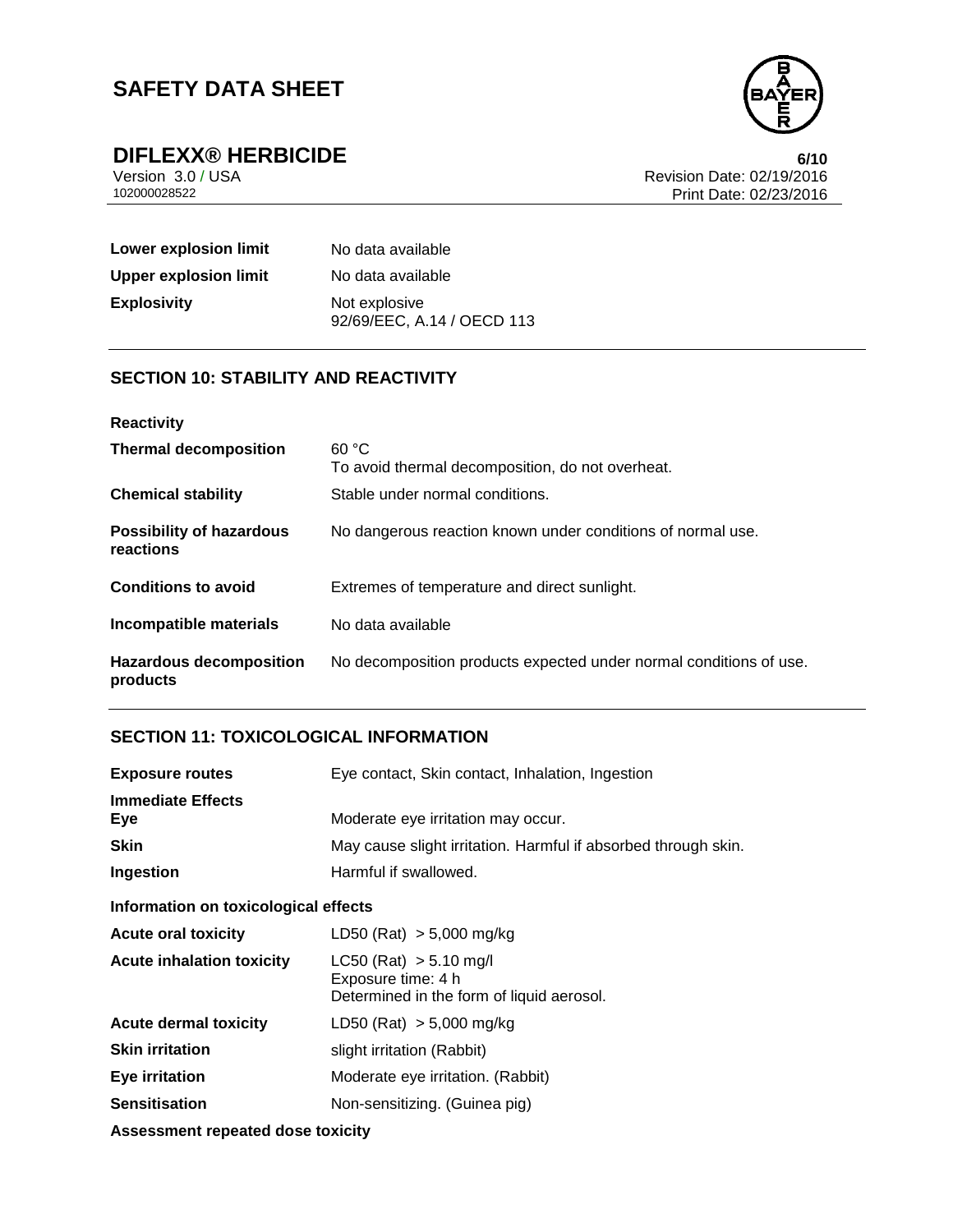

# **DIFLEXX® HERBICIDE**<br>
Version 3.0/USA *T***/10<br>
Revision Date: 02/19/2016**

Version 3.0 / USA Revision Date: 02/19/2016<br>102000028522 Print Date: 02/19/2016 Print Date: 02/23/2016

Dicamba did not cause specific target organ toxicity in experimental animal studies. Cyprosulfamide did not cause specific target organ toxicity in experimental animal studies.

#### **Assessment mutagenicity**

Dicamba was not mutagenic or genotoxic in a battery of in vitro and in vivo tests. Cyprosulfamide was not mutagenic or genotoxic in a battery of in vitro and in vivo tests.

#### **Assessment carcinogenicity**

Dicamba was not carcinogenic in lifetime feeding studies in rats and mice.

Cyprosulfamide caused at high dose levels an increased incidence of tumours in the following organ(s): urinary bladder, Kidney. The tumours seen with Cyprosulfamide were caused through the chronic irritation due to the presence of bladder stones. The mechanism that triggers tumours in rodents is not relevant for the low exposures encountered under normal use conditions.

#### **ACGIH**

None.

**NTP**

None.

**IARC**

None.

**OSHA**

None.

### **Assessment toxicity to reproduction**

Dicamba did not cause reproductive toxicity in a two-generation study in rats. Cyprosulfamide did not cause reproductive toxicity in a two-generation study in rats.

#### **Assessment developmental toxicity**

Dicamba did not cause developmental toxicity in rats and rabbits. Cyprosulfamide did not cause developmental toxicity in rats and rabbits.

#### **Further information**

Only acute toxicity studies have been performed on the formulated product. The non-acute information pertains to the active ingredient(s).

## **SECTION 12: ECOLOGICAL INFORMATION**

| <b>Biodegradability</b> | Dicamba:                                  |
|-------------------------|-------------------------------------------|
|                         | Not rapidly biodegradable                 |
|                         | Cyprosulfamide:                           |
|                         | Not rapidly biodegradable                 |
| Koc                     | Dicamba: Koc: 5.1                         |
|                         | Cyprosulfamide: Koc: 8 - 75               |
| <b>Bioaccumulation</b>  | Dicamba: Bioconcentration factor (BCF) 15 |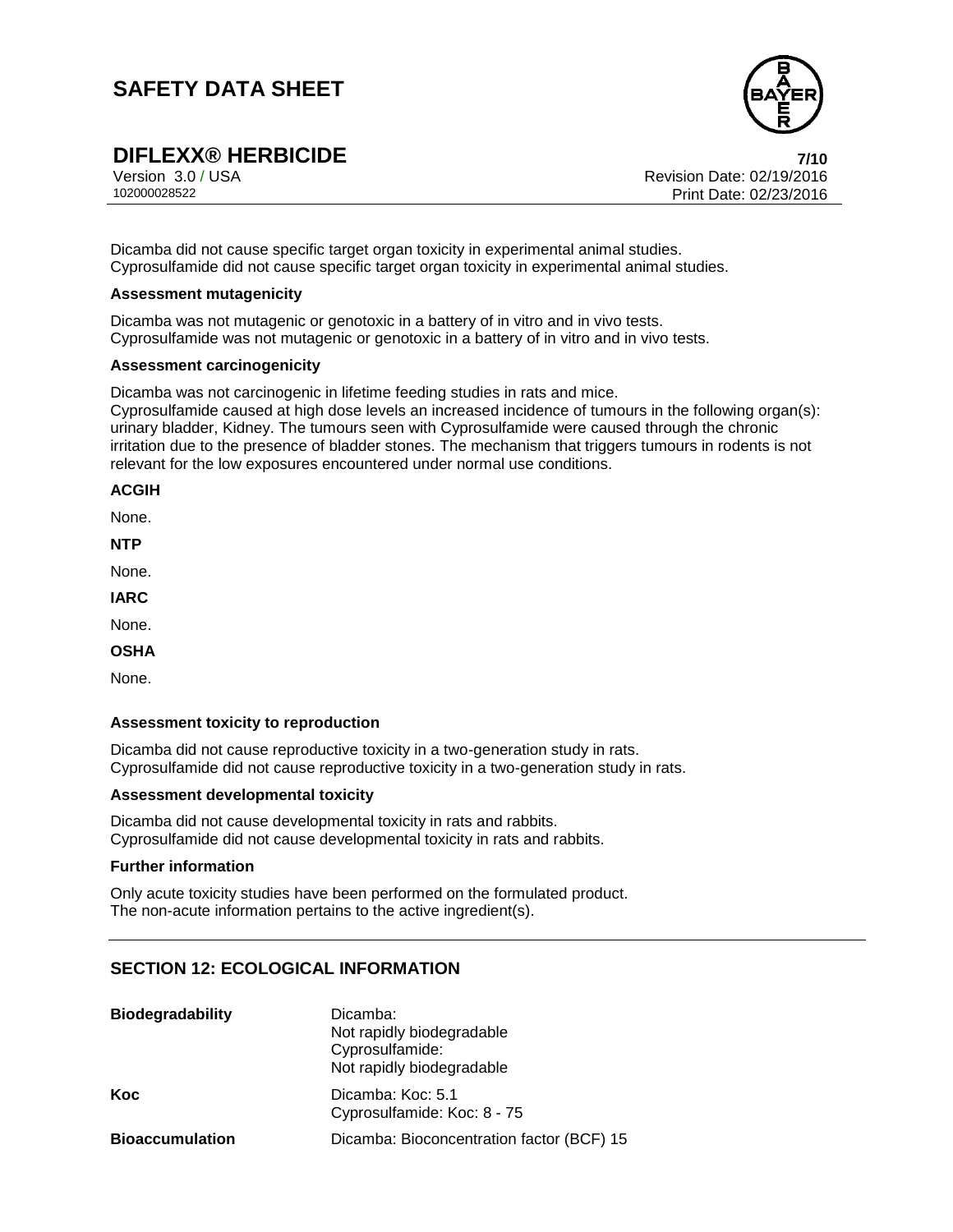

# **DIFLEXX® HERBICIDE**<br>Version 3.0 / USA **8/10**<br>Revision Date: 02/19/2016

Version 3.0 / USA Revision Date: 02/19/2016 Print Date: 02/23/2016

|                                  | Does not bioaccumulate.<br>Cyprosulfamide:<br>Does not bioaccumulate.                                                                                                                                                                                                                                                                                                                        |
|----------------------------------|----------------------------------------------------------------------------------------------------------------------------------------------------------------------------------------------------------------------------------------------------------------------------------------------------------------------------------------------------------------------------------------------|
| <b>Mobility in soil</b>          | Dicamba: Highly mobile in soils<br>Cyprosulfamide: Mobile in soils                                                                                                                                                                                                                                                                                                                           |
| <b>Environmental precautions</b> | Do not allow to get into surface water, drains and ground water.<br>Do not contaminate surface or ground water by cleaning equipment or<br>disposal of wastes, including equipment wash water.<br>Do not apply when weather conditions favor runoff or drift.<br>Drift or runoff from treated areas may adversely affect non-target plants.<br>Apply this product as specified on the label. |

## **SECTION 13: DISPOSAL CONSIDERATIONS**

### **Waste treatment methods**

| <b>Product</b>                | Dispose in accordance with all local, state/provincial and federal<br>regulations.<br>Follow container label instructions for disposal of wastes generated<br>during use in compliance with the product label.                                                       |
|-------------------------------|----------------------------------------------------------------------------------------------------------------------------------------------------------------------------------------------------------------------------------------------------------------------|
| <b>Contaminated packaging</b> | Do not re-use empty containers.<br>Dispose of empty container in a sanitary landfill or by incineration, or, if<br>allowed by State/Provincial and local authorities, by burning.<br>If burned, stay out of smoke.<br>Follow advice on product label and/or leaflet. |
| <b>RCRA</b> Information       | Characterization and proper disposal of this material as a special or<br>hazardous waste is dependent upon Federal, State and local laws and<br>are the user's responsibility. RCRA classification may apply.                                                        |

## **SECTION 14: TRANSPORT INFORMATION**

| 49CFR                |                                                                      |
|----------------------|----------------------------------------------------------------------|
| UN number            | 3082                                                                 |
| Class                | 9                                                                    |
| Packaging group      | Ш                                                                    |
| Proper shipping name | ENVIRONMENTALLY HAZARDOUS SUBSTANCES, LIQUID,<br>N.O.S.<br>(DICAMBA) |
| <b>RQ</b>            | Reportable Quantity is reached with 2,604 lb of product.             |
| <b>IMDG</b>          | Not dangerous goods / not hazardous material                         |
| IATA                 | Not dangerous goods / not hazardous material                         |

This transportation information is not intended to convey all specific regulatory information relating to this product. It does not address regulatory variations due to package size or special transportation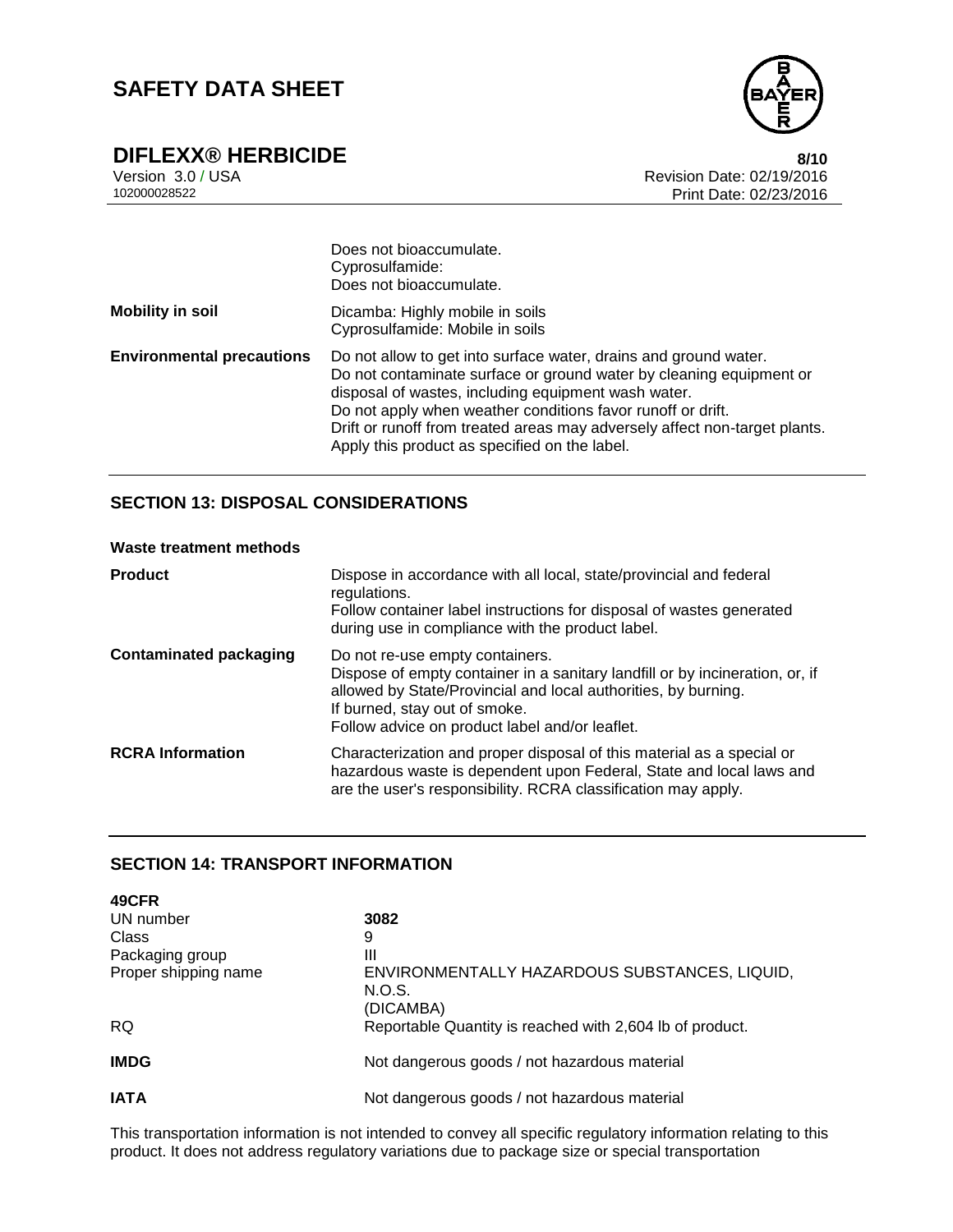

**DIFLEXX® HERBICIDE**<br>Version 3.0 / USA **Properties Access 2010**<br>Revision Date: 02/19/2016

Version 3.0 / USA Revision Date: 02/19/2016 Print Date: 02/23/2016

requirements.

## **SECTION 15: REGULATORY INFORMATION**

| <b>EPA Registration No.</b><br><b>US Federal Regulations</b><br><b>TSCA list</b>                             | 264-1173 |             |                    |           |
|--------------------------------------------------------------------------------------------------------------|----------|-------------|--------------------|-----------|
| Cyprosulfamide                                                                                               |          | 221667-31-8 |                    |           |
| Tristyrylphenol polyethylenglycol<br>phosphoric acid ester                                                   |          | 114535-82-9 |                    |           |
| Alkyl polysaccharide                                                                                         |          | 68515-73-1  |                    |           |
| Diglycolamine                                                                                                |          | 929-06-6    |                    |           |
| US. Toxic Substances Control Act (TSCA) Section 12(b) Export Notification (40 CFR 707, Subpt D)              |          |             |                    |           |
| Cyprosulfamide                                                                                               |          | 221667-31-8 |                    |           |
| <b>SARA Title III - Section 302 - Notification and Information</b>                                           |          |             |                    |           |
| None.                                                                                                        |          |             |                    |           |
| <b>SARA Title III - Section 313 - Toxic Chemical Release Reporting</b>                                       |          |             |                    |           |
| Dicamba                                                                                                      |          | 1918-00-9   |                    | 25,000lbs |
| <b>US States Regulatory Reporting</b>                                                                        |          |             |                    |           |
| <b>CA Prop65</b>                                                                                             |          |             |                    |           |
| This product does not contain any substances known to the State of California to cause cancer.               |          |             |                    |           |
|                                                                                                              |          |             |                    |           |
| This product does not contain any substances known to the State of California to cause<br>reproductive harm. |          |             |                    |           |
| <b>US State Right-To-Know Ingredients</b>                                                                    |          |             |                    |           |
| Dicamba                                                                                                      |          | 1918-00-9   | CA, CT, IL, NJ, RI |           |
| Diglycolamine                                                                                                |          | 929-06-6    | СT                 |           |
|                                                                                                              |          |             |                    |           |
| <b>Canadian Regulations</b><br><b>Canadian Domestic Substance List</b><br>None.                              |          |             |                    |           |
| <b>Environmental</b><br><b>CERCLA</b><br>Dicamba<br><b>Clean Water Section 307 Priority Pollutants</b>       |          | 1918-00-9   |                    | 1,000 lbs |
| None.                                                                                                        |          |             |                    |           |
| Safe Drinking Water Act Maximum Contaminant Levels<br>None.                                                  |          |             |                    |           |

### **EPA/FIFRA Information:**

This chemical is a pesticide product registered by the Environmental Protection Agency and is subject to certain labeling requirements under federal pesticide law. These requirements differ from the classification criteria and hazard information required for safety data sheets, and for workplace labels of non-pesticide chemicals. Following is the hazard information required on the pesticide label: